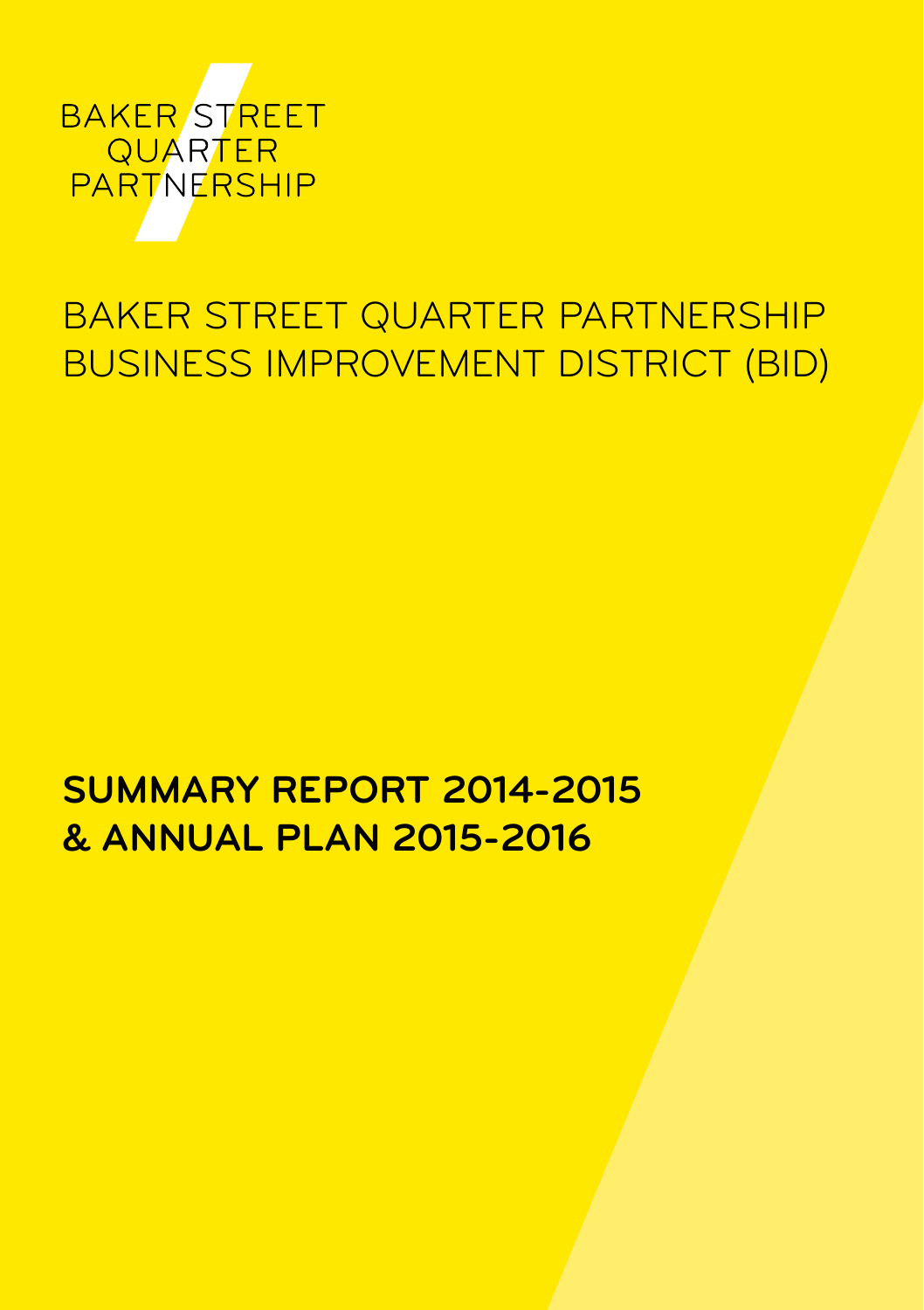# **INTRODUCTION**

The last year was an important year for the Baker Street Quarter Partnership. We gained political and financial support to enable the progression of our major projects to tackle dominant traffic and secure improvements to Baker Street station and Marylebone Road subway. Our day to day management of the public realm is now well established and making a recognised difference with a 42% increase in satisfaction with the local environment. We built on our events programme with our hugely popular Summer in the Square events and launched our Baker Street Regulars app encouraging further local exploration. Our Member Services have expanded significantly to cater to demand with Smarter Recycling, Smarter Giving and our new Training Courses proving particularly popular and saving our members a significant amount of money.

The information in this leaflet is produced in line with the Business Improvement Districts Regulations and provides information on our achievements to date and plans for the next financial year. We will be producing a full annual report in September and we hope you will join us to hear more about this and our future plans at our AGM in September this year.

Please note that we have not added the permitted inflationary increase to the 1% BID levy again this year, however we do expect that we will need to add a small inflationary increase from April 2016 to cover our increased costs over the three year period. We expect the BID Levy to be no more than 1.025% of rateable value for 2016-2017.

We look forward to working with you in 2015 to continue this exciting progress to ensure a consistently, high quality, vibrant environment for your business and staff with tailored useful services and an established business voice in decision making for our area.

### Penny Alexander

Chief Executive Baker Street Quarter Partnership



Baker Street Quarter Partnership's three strategic objectives have been refined and renamed but remain the same in essence and are being delivered through a range of projects.

#### **1 / CREATE A HIGH QUALITY PUBLIC REALM**

Developing a high quality public realm that produces a safe, convenient and attractive destination for employees, residents and visitors

#### **2 / VIBRANT QUARTER**

Promoting the Quarter and its businesses and enhancing its offering through events and activities

#### **3 / MEMBER SERVICES**

Providing a range of services to support and interconnect businesses

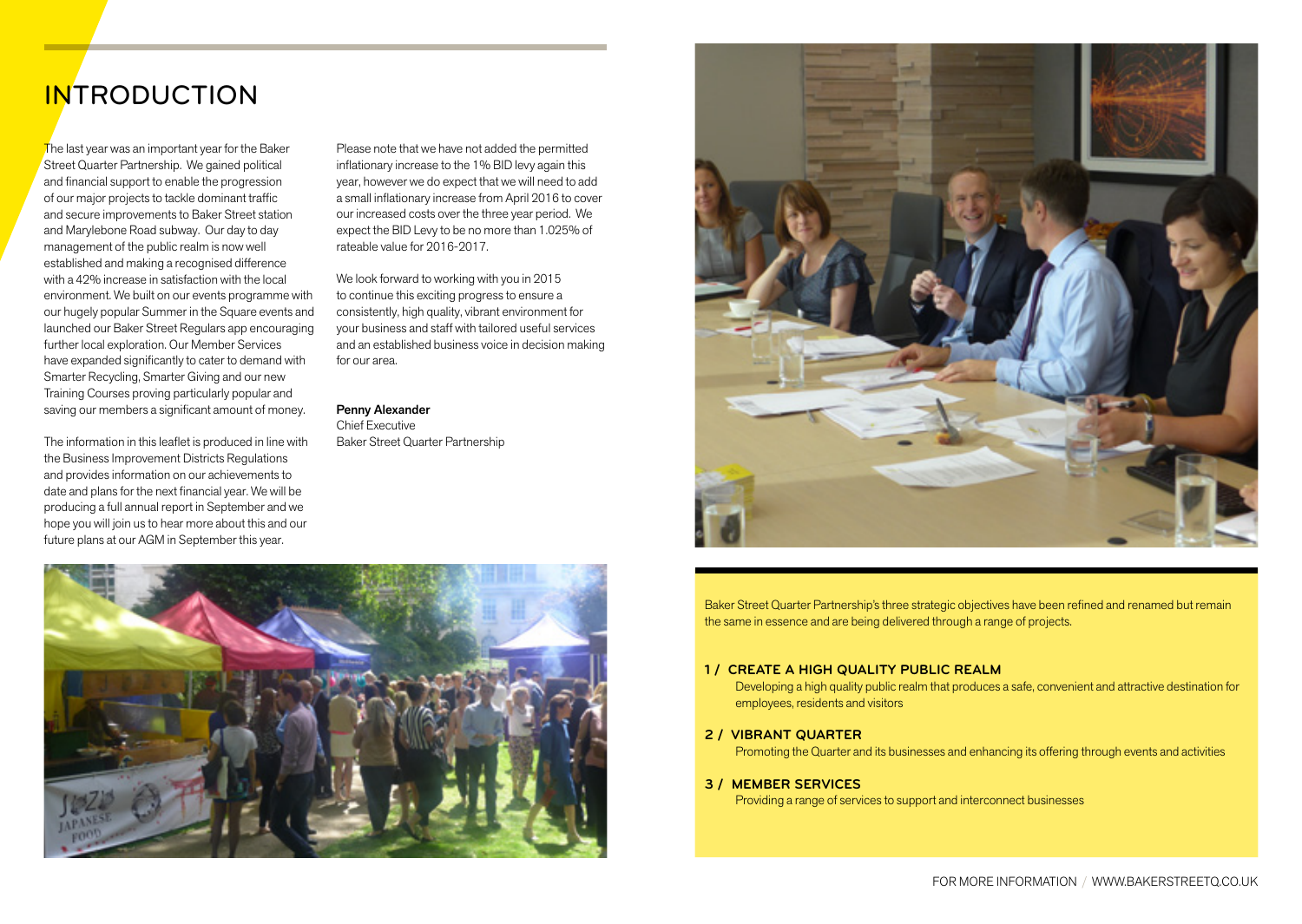# Summary Report 2014-2015

#### **High Quality Public Realm**

- Baker Street Two-Way Project: Our two-way scheme for Baker Street and Gloucester Place gained the necessary approvals from the Mayor's Office, Transport for London (TfL) and Westminster City Council (WCC) this year to enable the scheme to progress to detailed design and consultation. The scheme was also adopted by the London First WESt group as a scheme they will support and promote. Our contribution to the scheme is £1 million with the remaining £7.5 million being drawn in from other sources including TfL, the Portman Estate and other private sector funders. The planned completion date is 2017.
- Marylebone Road Subway: Our long held aspiration to make meaningful improvements to this space will be realised this Spring following a successful funding application to TfL. This funding is being supplemented by a contribution from the local Westminster Ward Councillors to support the project. We will be creating a 'Wonderpass'



including 3D displays from local institutions such as the Wallace Collection and Madame Tussauds. Our contribution of £72,000 over three years to the project has attracted funding of £380,000 from other sources.

- Street Ambassador Service: Our Street Ambassadors continue to patrol the streets of the Quarter 8 hours a day, 5 days a week and provide daily audits of any issues needing attention.
- » Since 1st April 2014, the Ambassadors have made 5,919 environmental reports of which 5,707 have been resolved with the remainder being escalated for further action.
- » The Ambassadors have welcomed and assisted 46,545 people.
- **Safe and Secure:** We hope to implement our intelligence sharing system before the end of this financial year – this is currently delayed by changes in Police guidance on these systems.
- Local Relationships: We continue to work closely with the Police, Council and outreach services to ensure issues affecting our members are focused on. This is especially important as public service providers have to make further cuts to their services.
- **· Smarter Quarter:** Our additional cleaning and maintenance service (over and above Council provision) continues to provide a quarterly deep clean of the Marylebone Road underpass as well as twice weekly flushing, pavement cleansing and bin washing. We negotiated daily wash-downs of the subway at no cost to us as part of this contract. Three areas we identified as requiring repaving will be progressed before the end of the financial year – north Wigmore Street, Broadstone Place and the area outside 55 Baker Street – only one of these schemes will be funded directly by BSQP.
- Baker Street Station: We provide regular input to TfL's plans to improve Baker Street Station. The project focuses on the area to the front and west of the station. We have already seen some improvements to retail frontages and tenants. We are pleased that our comments so far have been taken on board in the preliminary plans which we hope to see realised late in 2016.
- Winter Lights: We expanded our lights display to include lights and trees outside 55 Baker Street in addition to the Portman Square Garden lights.
- Trends and Concerns: We continue to monitor crime statistics, highways and traffic information to identify trends and inform any members affected.



#### **Vibrant Quarter**

- Summer in the Square: Our first series of summer events in Portman Square provided a fun, alternative way for people to spend their lunchtimes and evenings or engage in a bit of client entertainment. 13,000 people attended events including Wimbledon screenings, Sunset Cinema, Golf in the Garden and an extended food market.
- Food Market: Our regular monthly Food Market has become a popular, vibrant fixture in the Quarter with attendance topping 2,900 in July 2014.
- Guided Walks: Over 250 people have attended our lively walks of the Quarter this year with themes including the Streets of Sherlock, Baker Street Beatles and the Architecture of the Quarter.
- Member Events: We provided a number of member networking events this year including our Office and Facilities Managers Network, Christmas drinks and AGM.
- Baker Street Regulars App: Our directory and deals app featuring local businesses launched in May to encourage people to explore and enjoy the Quarter. It has proved popular with 1,200 installations.
- Communications: Our communications work to ensure our members are aware of the services available to them from BSQP.
- » We redeveloped our website this year to make it more user friendly and include a full directory of businesses and services in the area and also added a Facebook page.
- » Our newsletter reach has increased 38% over the year and our Twitter followers have increased by 28%.
- » We have also increased awareness through our brand placement on a suite of assets, lamp post banners and window displays.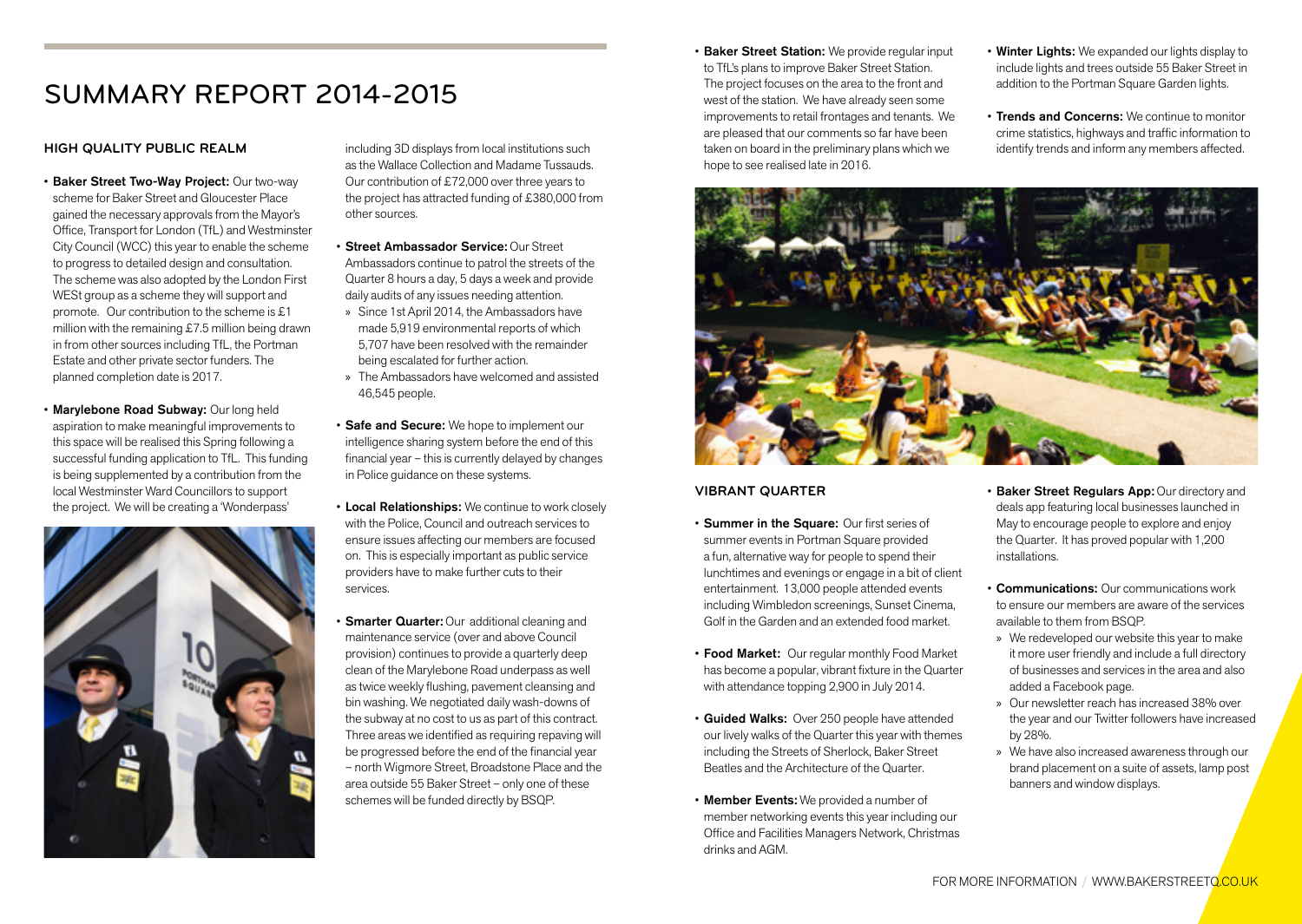### **Member Services**

- **Smarter Recycling:** Our waste and recycling service has expanded significantly this year with 45 member businesses now using it and making a total of £97,000 of savings. The service provides a cost effective and subsidised total waste solution for our member businesses. It also has a positive effect on the local environment by reducing the number of waste collection vehicles in the area.
- One Stop Shop: Our support line has received 191 requests for assistance of which 149 are resolved with 42 ongoing.
- Training Courses: We launched our training programme this year providing free local training for our members – which has proved very popular as it is not only cost effective but also provides an opportunity to meet other local workers. Courses to date include Emergency First Aid at Work, Fire Marshal Training, Self-Defence and Personal Safety and a Waste Legislation seminar.
- Procurement Service: Our procurement service has identified £170,000 of potential savings to our member businesses with over £69,000 already realised.



- Smarter Giving: This programme has proved one of our most popular and has expanded significantly this year. We provide tailored proposals to those wanting to focus their Corporate Social Responsibility locally which have resulted in team building days for 12 volunteers and 10 individuals signed up to mentor programmes. We have also organised ten food and clothes drives and facilitated 15 donations including furniture, clothes, IT equipment, un-used fabric, locally brewed beer and even a kitchen. We have also directed £5,320 worth of funds to local charities. Our first toy appeal saw £2,160 worth of toys being donated to five local nurseries.
- Recruitment: Our recruitment service has been revised and now provides assistance to businesses interested in providing work placements rather than entry level recruitment. This work stream now sits under the Smarter Giving programme.
- Collective Voice: We have ensured the area and our businesses are properly represented by sitting on relevant local panels (The Marylebone Neighbourhood Forum, Policing and Crime Panels and the West End Partnership) and responding to a number of key local consultations regarding topics such as the Ultra Low Emissions Zone, permitted development and a number of other proposed changes to the Council's City Plan.
- **Smarter Deliveries:** We have completed the first (research) phase of our delivery consolidation project, working with the University of Westminster and funded by TfL. The next phase of the project is to pilot possible consolidation solutions aimed at reducing the delivery traffic in the area. This will commence in Spring/Summer this year.

| <b>INCOME</b>                                                    | £         | 2014-2015                            |
|------------------------------------------------------------------|-----------|--------------------------------------|
| BID Levy Income                                                  | 1,049,100 | <b>FINANCIALS</b>                    |
| Voluntary Contributions                                          | 70,000    |                                      |
| Other Income                                                     | 41,000    | Note: Figures                        |
| Reserves                                                         | 11,000    | projected for last                   |
| <b>TOTAL</b>                                                     | 1,171,100 | quarter.                             |
| <b>EXPENDITURE</b>                                               | £         |                                      |
| <b>HIGH QUALITY PUBLIC REALM</b>                                 |           | Project<br>Management                |
| Baker Street Two-Way Project                                     | 226,000   | lines are included                   |
| Marylebone Road Subway                                           | 2,800     | under each                           |
| Street Ambassador Service                                        | 104,700   | programme heading                    |
| Safe and Secure                                                  | 1,000     | and constitute                       |
| Smarter Quarter                                                  | 63,000    | full project                         |
| Winter Lights                                                    | 27,600    | management of<br>all aspects of each |
| Project Management                                               | 55,200    | programme.                           |
| <b>SUBTOTAL</b>                                                  | 480,300   |                                      |
| <b>VIBRANT QUARTER</b>                                           |           |                                      |
| Summer in the Square                                             | 63,200    |                                      |
| Food Market                                                      | 6,000     |                                      |
| <b>Guided Walks</b>                                              | 3,000     |                                      |
| Member Events                                                    | 17,000    |                                      |
| Baker Street Regulars App                                        | 20,000    |                                      |
| Communications                                                   | 71,200    |                                      |
| Project Management                                               | 74,800    |                                      |
| <b>SUBTOTAL</b>                                                  | 255,200   |                                      |
| <b>MEMBER SERVICES</b>                                           |           |                                      |
| Smarter Recycling                                                | 40,300    |                                      |
| Smarter Giving                                                   | 11,000    |                                      |
| <b>Training Courses</b>                                          | 15,000    |                                      |
| Procurement Service                                              | 10,500    |                                      |
| <b>Smarter Deliveries</b>                                        | 44,000    |                                      |
| Project Management (includes One Stop Shop and Collective Voice) | 52,400    |                                      |
| <b>SUBTOTAL</b>                                                  | 173,200   |                                      |
| <b>MANAGEMENT AND OVERHEADS</b>                                  |           |                                      |
| Management and Administration                                    | 66,600    |                                      |
| Overheads-Rent, Rates and Office Running Costs                   | 163,000   |                                      |
| Levy Collection Costs                                            | 21,000    |                                      |
| <b>SUBTOTAL</b>                                                  | 250,600   |                                      |
| <b>CONTINGENCY</b>                                               |           |                                      |
| 1% general provision                                             | 10,500    |                                      |
| <b>SUBTOTAL</b>                                                  | 10,500    |                                      |
| <b>TOTAL</b>                                                     | 1,169,800 |                                      |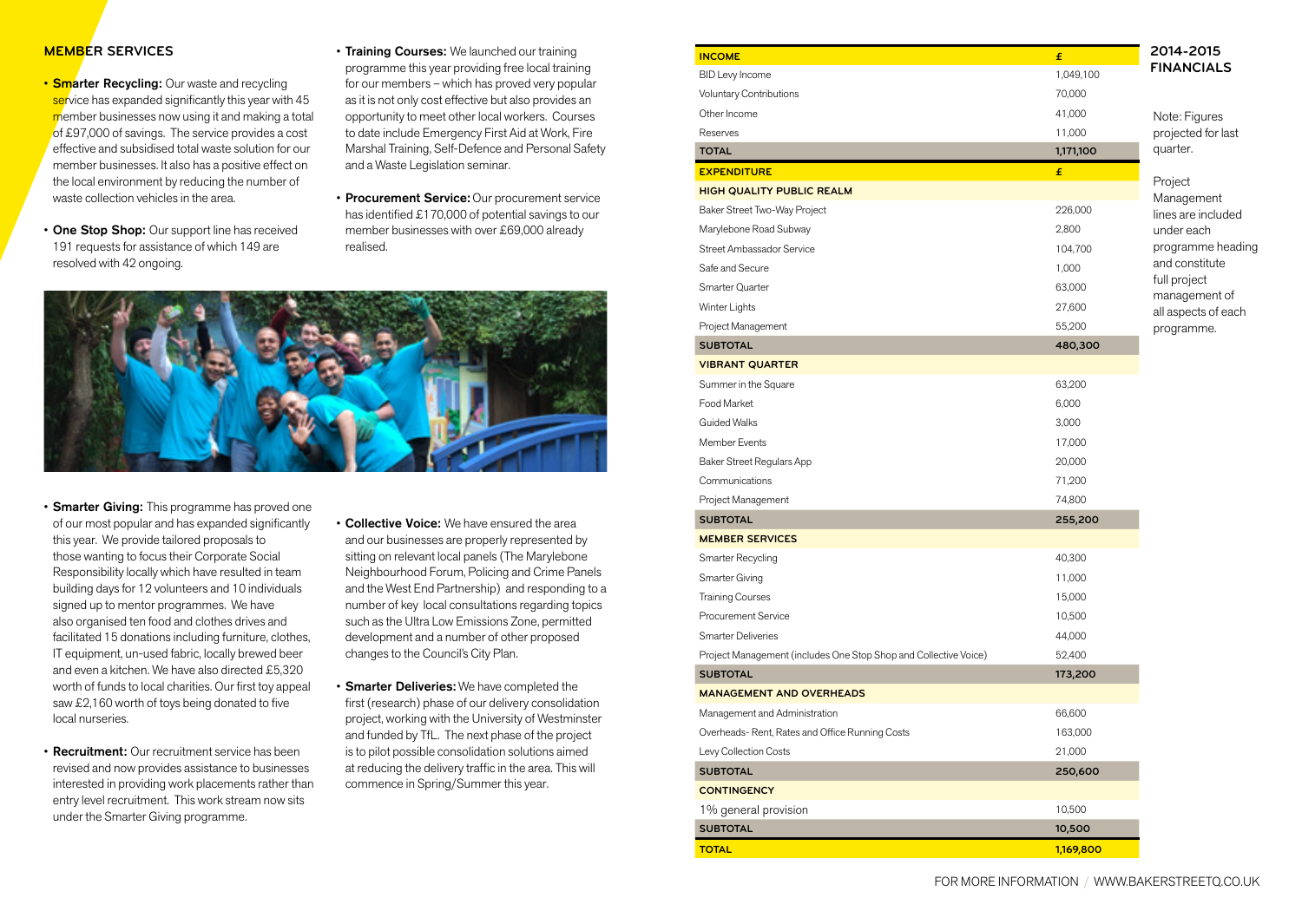# Annual Plan 2015-2016

Our programme for our third year of operation is an important one for many of our major public realm projects, seeing the realisation of one of these and significant progress on others that we expect to complete over the following two years. We will also be continuing and building on our calendar of outdoor and member events as well as adding a business to business promotional service for members. We will continue to expand on our popular services and this year will include new focuses on air quality, counter terrorism and crisis planning.

## **High Quality Public Realm**

The public realm remains the highest priority for businesses in Baker Street Quarter, with the dominance of vehicular traffic remaining a key concern. Our public realm programme continues to build on improvements to date and progress our major projects to ensure the area reaches its potential to become a high quality business and leisure destination properly serving those located here.

## Continuing Projects:

• Marylebone Road Subway: Significant improvement works to create an attractive space will complete this year. See concept design below.

- Two-Way Scheme: Detailed modelling and formal consultation will commence in line with our project plan aiming for completion in 2017.
- Street Ambassador Service: Reporting on issues in the public realm and providing assistance 8 hours a day, 5 days a week.
- Local Relationships: Continuing our regular liaison with the Council, Police and outreach teams to ensure issues of concern to our members are prioritised and tackled.
- Safe and Secure: Developing our intelligence sharing system for the area to enable us and our members' security managers to receive and provide information on those causing problems in the area.
- **Smarter Quarter:** Our additional cleaning and maintenance service (over and above Council provision). We provide a quarterly deep clean of the Marylebone Road underpass as well as twice weekly flushing, pavement cleansing and bin washing. We also instigate improvements to the highway as necessary.



- Baker Street Station: We will continue to work with TfL to progress the realisation of significant improvements to the Baker Street frontage which we hope will be completed in late 2016.
- Trends and Concerns: We will continue to monitor crime statistics, highways and traffic information to identify trends and inform any members affected.
- Winter Lights: Expanding last year's scheme to cover the wider Baker Street Quarter area.

### New Projects:

- Area Greening: Exploring how we can progress greening of the area such as additional tree planting, green walls or rainwater gardens.
- A Retail Strategy: Progressing our initial retail strategy working with our property owner members to work towards a retail and leisure offer that meets the desires of those working and living in the area as well as visitors.
- Air Quality: We will be focusing on air quality this year with our waste and delivery consolidation schemes having a direct impact in this respect. We will also be providing seminars to raise awareness of the issue and what can be done to help ameliorate it such as changing behaviour with regard to taxis. We will also continue to lobby TfL and others regarding air quality.

## **Vibrant Quarter**

We will be continuing our outdoor events, activities and promotions for members in 2015-2016 adding to the vibrancy of the area. Our website, newsletter and social media remain our key communication tools and we continue to develop these. We will also be developing a platform to enable our members to introduce and promote themselves to each other.

### Continuing Projects:

- Food Market: Monthly Food Market in the 55 Baker Street atrium.
- Summer in the Square: Our hugely popular summer events including Wimbledon screenings, Sunset Cinema and extensive food market offer.



- Guided Walks: Monthly walks exploring the Quarter.
- Member Events: We will continue our programme of regular member events providing further networking opportunities.
- Baker Street Regulars: We will continue to source new exclusive offers and update our directory on our app.
- Communications: Our weekly newsletter and website will continue, as will our Twitter and Instagram activity.
- Outdoor Collateral: We will continue our banner campaigns to enliven the Quarter. The Vibrant Quarter budget also contributes to our winter lights display.

### New Projects:

• Business to Business Platform: We will research and develop a platform to enable member to member promotional activity.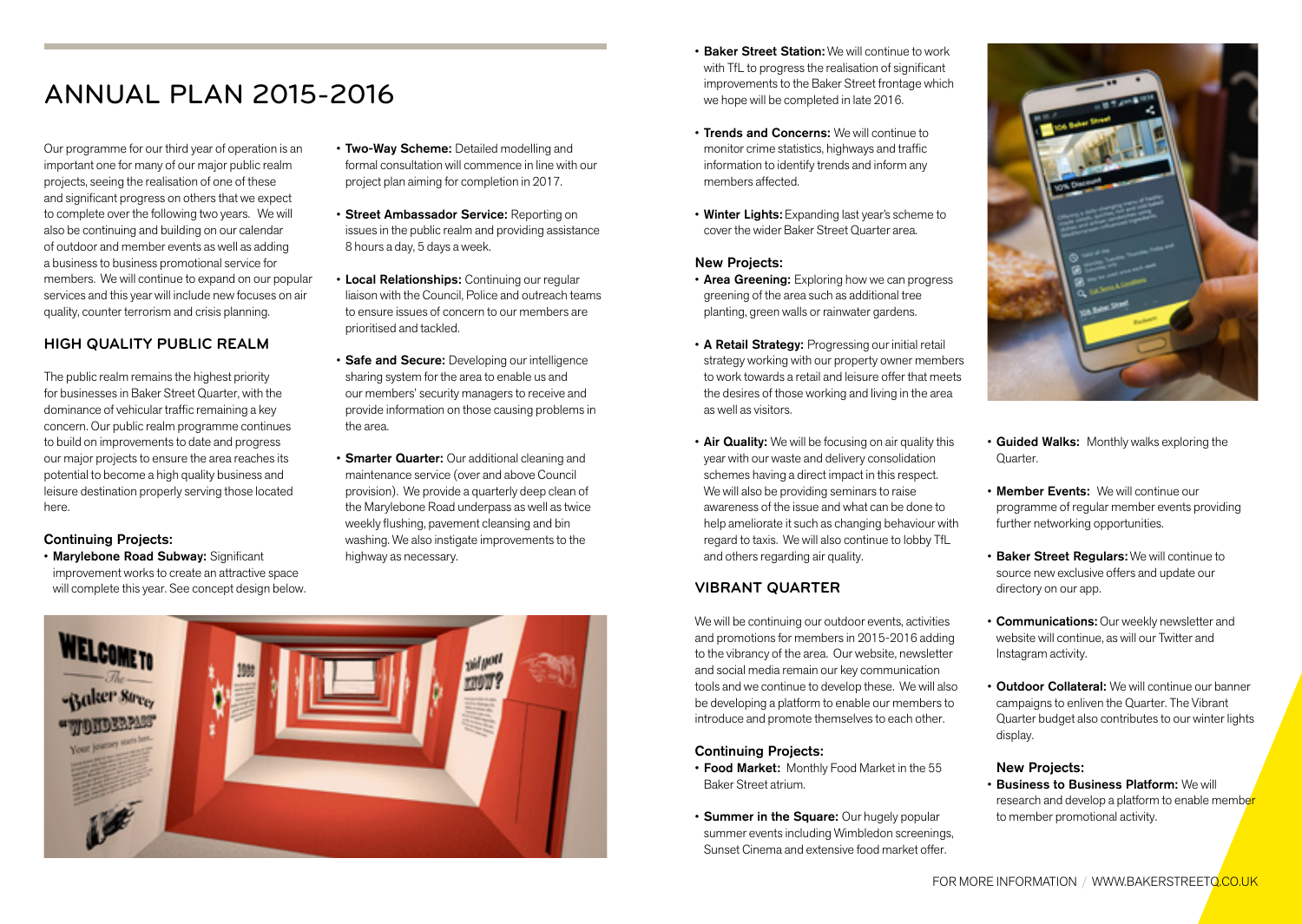## **Member Services**

Our member services will continue to provide tailored, efficient, cost saving support, with many also benefiting the environment by reducing traffic in the area.

### Continuing Services:

• Smarter Recycling: Our waste and recycling service will continue and we expect to sign-up more members.



• Smarter Giving: Our popular Corporate Social Responsibility programme will be expanded in 2015-2016 to cater to demand. We will continue to provide tailored CSR support, facilitating local volunteering, fundraising and other giving. We will also continue assist businesses in providing employment support such as mentoring and work placements.

- Training Courses: Tailored to suit our members including first aid, health and safety and green business advice.
- Procurement Service: Our savings programme will focus on energy procurement support for our members as well as providing seminars on procurement best practice.
- One Stop Shop: Our support line will continue to provide support and information to our members.
- **Collective Voice:** We will continue to provide a strong, collective business voice for the area.
- **Smarter Deliveries:** We will continue our delivery consolidation project and hope to attract additional external funds to enable further progression of this project.

## New Services:

• Counter Terrorism and Crisis Planning: We will be progressing work with the Council and Police to ensure the area is as safe as it can be and everyone plays their part in this.



| <b>INCOME</b>                                      | £         | 2015-2016                        |
|----------------------------------------------------|-----------|----------------------------------|
| BID Levy Income                                    | 1,049,100 | <b>FINANCIALS</b>                |
| Voluntary Contributions                            | 73,000    |                                  |
| Reserves                                           | 232,000   |                                  |
| <b>TOTAL</b>                                       | 1,354,100 | Note: Figures                    |
| <b>EXPENDITURE</b>                                 | £         | projected for last               |
| <b>HIGH QUALITY PUBLIC REALM</b>                   |           | quarter.                         |
| Marylebone Road Subway                             | 57,500    |                                  |
| Baker Street Two-Way Project                       | 235,000   | Project                          |
| Street Ambassador Service                          | 113,000   | Management                       |
| Safe and Secure                                    | 2,750     | lines are included<br>under each |
| Smarter Quarter                                    | 25,800    | programme heading                |
| Outline Cost Winter Lights (Flexible Fund)         | 24,290    | and constitute                   |
| Outline Cost Greening (Flexible Fund)              | 20,000    | full project                     |
| Outline Cost Retail Strategy (Flexible Fund)       | 20,000    | management of                    |
| Outline Cost Highways Improvements (Flexible Fund) | 25,000    | all aspects of each              |
| Air Quality                                        | 3,000     | programme.                       |
| Project Management                                 | 56,980    |                                  |
| <b>SUBTOTAL</b>                                    | 583,320   |                                  |
| <b>VIBRANT QUARTER</b>                             |           |                                  |
| Food Market                                        | 6,400     |                                  |
| Summer in the Square                               | 53,100    |                                  |
| <b>Guided Walks</b>                                | 3,000     |                                  |
| Member Events                                      | 20,500    |                                  |
| Baker Street Regulars App                          | 16,000    |                                  |
| Communications                                     | 51,000    |                                  |
| Outdoor Collateral                                 | 27,000    |                                  |
| Business to Business Platform                      | 8,000     |                                  |
| Project Management                                 | 73,750    |                                  |
| <b>SUBTOTAL</b>                                    | 258,750   |                                  |
| <b>MEMBER SERVICES</b>                             |           |                                  |
| Smarter Recycling                                  | 111,400   |                                  |
| Smarter Giving                                     | 29,200    |                                  |
| <b>Training Courses</b>                            | 27,100    |                                  |
| Procurement Service                                | 3,600     |                                  |
| <b>Collective Voice</b>                            | 21,500    |                                  |
| <b>Smarter Deliveries</b>                          | 10,300    |                                  |
| Counter Terrorism & Crisis Planning                | 1,000     |                                  |
| Project Management                                 | 55,000    |                                  |
| <b>SUBTOTAL</b>                                    | 259,100   |                                  |
| <b>MANAGEMENT AND OVERHEADS</b>                    |           |                                  |
| Management and Administration                      | 69,150    |                                  |
| Overheads - Rent, Rates and Office Running Costs   | 155,200   |                                  |
| Levy Collection Costs                              | 17,950    |                                  |
| <b>SUBTOTAL</b>                                    | 242,300   |                                  |
| <b>CONTINGENCY</b>                                 |           |                                  |
| 1% general provision                               | 10,500    |                                  |
| <b>SUBTOTAL</b>                                    | 10,500    |                                  |
| <b>TOTAL</b>                                       | 1,353,970 |                                  |